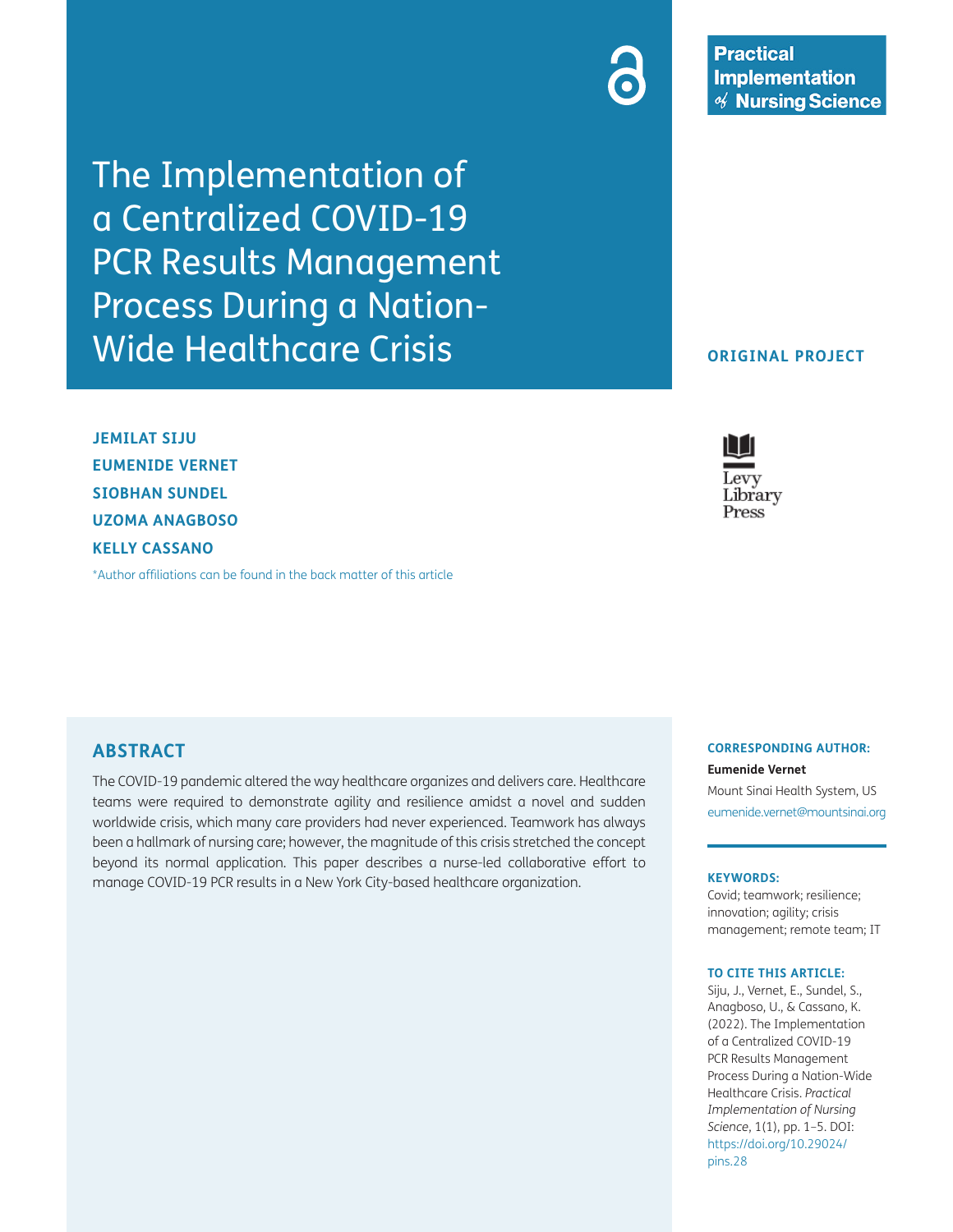### **BACKGROUND**

There have been over eighty million confirmed COVID-19 cases in the United States as of April 2022 [\(CDC, 2022\)](#page-4-1). New York City accounts for over two million of those cases, with the first case diagnosed in early March of 2020 [\(CDC, 2022](#page-4-1)). By late March 2020, the number of laboratory confirmed cases had risen to nearly five thousand as test availability increased and testing criteria expanded [\(NYSDOH, 2021](#page-4-2)). Cases continued to soar throughout the city reaching over two hundred thousand cases by May of 2020 [\(NYSDOH, 2021](#page-4-2)). This pandemic presented with chaos and created multiple complex challenges for which there were no established best practices for healthcare organizations ([Cathcart, 2020;](#page-4-3) [Berkow et al., 2020](#page-4-4)). This required healthcare organizations to become agile and work efficiently while moving at record speed ([Cathcart, 2020;](#page-4-5) [Berkow et al.,](#page-4-4)  [2020](#page-4-4); [Aquila et al., 2020](#page-4-6); [Healthcare Advisory Board, 2020\)](#page-4-7). Hospitals nationwide reallocated both human and material resources to areas with the most critical needs to accommodate the influx of sick COVID-19-positive patients ([Cathcart, 2020;](#page-4-3) [Berkow et al., 2020](#page-4-4)). The inpatient units and emergency departments served as the hub for a majority of the COVID-19-related patient care activities, as the ambulatory arena experienced a pause in elective procedures and routine inoffice visits curtailed ([Cathcart, 2020;](#page-4-3) [Berkow et al., 2020\)](#page-4-4). Hospital networks found themselves at the epicenter of this rapidly evolving pandemic. There was tremendous pressure to adapt to rapidly evolving testing protocols, and create structures and processes for the management and follow up of the ever-growing pool of COVID-19 PCR results. Patients needed to understand their test results and how to care for themselves and their loved ones to prevent the spread of the virus (CDC, 2021). In managing the response to the challenges posed by this health crisis, it was necessary to realign the structure and function of teams and team members (Brodrick et al., 2020). Nurses have experienced many changes during this pandemic including redeployment to tasks they were previously not primarily responsible for [\(Rosa et al., 2020;](#page-4-8) [Joslin & Joslin, 2020;](#page-4-9) [Healthcare Advisory Board, 2020\)](#page-4-7). The ability of nurses to transition to different responsibilities demonstrates resilience, an attribute necessary amidst a crisis ([Ling et al., 2017](#page-4-10)).

## **PURPOSE**

This article describes how ambulatory nursing leadership and staff led a collaborative approach to build a streamlined process for the management of patient COVID-19 PCR results in a New York City hospital network comprised of seven hospitals, many ambulatory clinics, and urgent care centers.

# **APPROACH**

A multi-specialty ambulatory nursing team managed well over forty-five thousand COVID-19 PCR patient results over a period of five months (March to July 2020) while the hospitals experienced an influx of critically ill patients during the first surge of the COVID-19 pandemic. Ambulatory nursing leadership led this effort in collaboration with the Chief of Ambulatory Care and a multidisciplinary team. The transition of patient COVID-19 PCR results follow-ups to a centralized nursing team freed up the emergency departments and urgent care centers to focus on the care of sick patients who accessed our hospitals for care amidst the pandemic. This project managed the results for all members of the hospital network including patients, employees, and their families. Institutional Review Board approval was not required for this project.

*Electronic Health Record (EHR) Optimization*: Nursing leadership collaborated with the information technology (IT) team to create a streamlined process to identify patients who received a COVID-19 PCR test and required results follow-up. A COVID-19 PCR patient results spreadsheet was created in the EHR. Once a COVID-19 PCR test was ordered, the results flowed into the patient's individualized EHR and into the COVID-19 PCR tracking spreadsheet. In the patient's EHR, the nurses documented each call attempt to the same patient as either "1st attempt," "2nd attempt," or "3rd attempt" on a COVID-19 flowsheet. The flowsheet had four status options, "reached patient," "did not reach patient, left callback info," "mailed certified letter," and "deceased, did not contact." The status from the flowsheet populated directly under the "Follow Up Status" column of the COVID-19 PCR tracking spreadsheet. In this way, the tracking spreadsheet captured the outcome of each outreach

Siju et al. **2** *Practical Implementation of Nursing Science* DOI: 10.29024/pins.28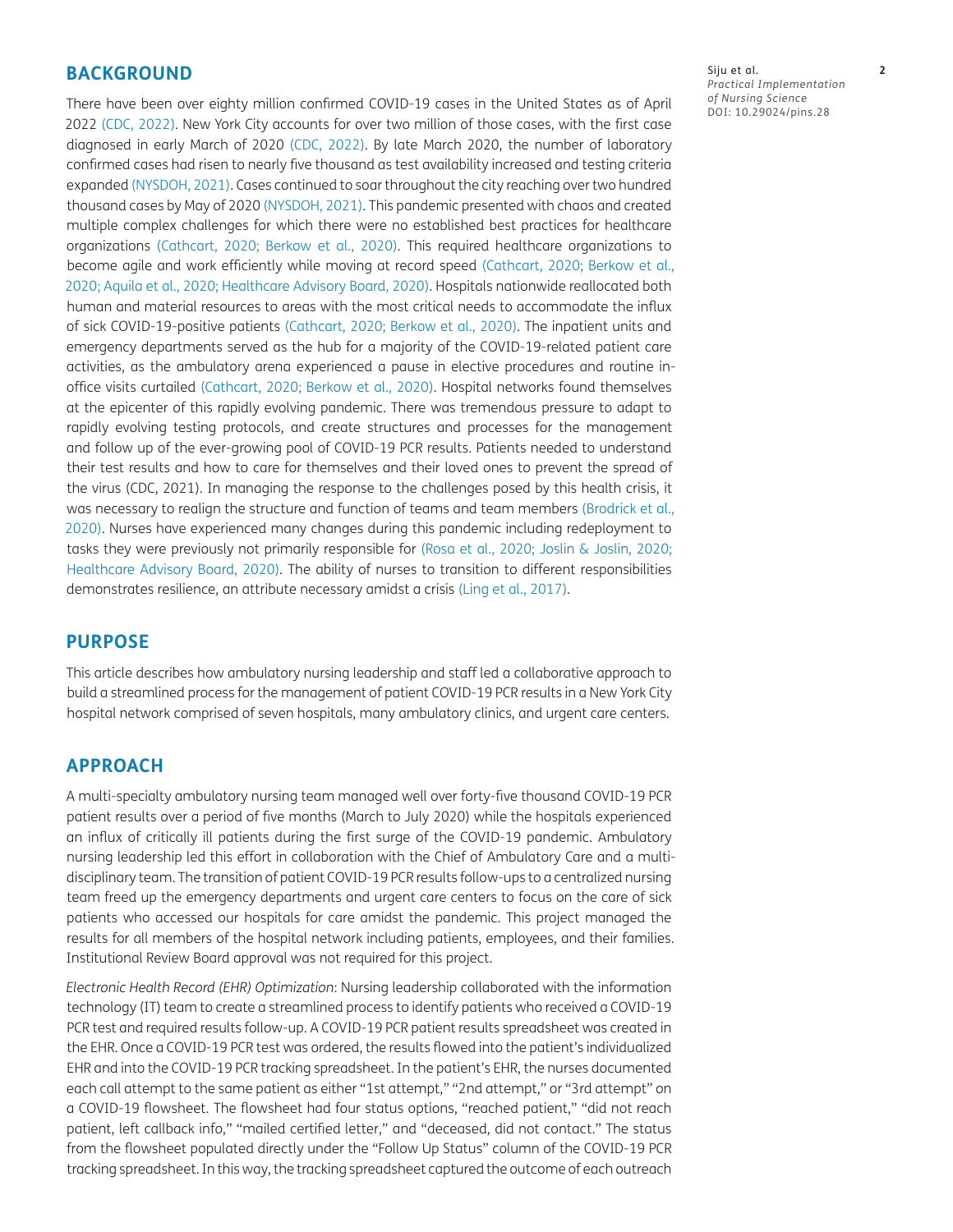attempt preventing duplication of effort and building workflow efficiencies. Smartphrases were created to standardize nursing documentation of the calls, patient education, and quarantine or isolation instructions (Appendix 1).

*Staff Education*: The nurses received ongoing education on proper COVID-19 self-care, quarantine, and isolation requirements based on current Centers for Disease Control and Prevention (CDC) and New York State Department of Health (NYSDOH) COVID-19 guidelines. Scripted training tools to support the education of the nurses were created. The scripts were frequently updated to match the rapidly changing CDC guidelines. Since the guidelines were constantly changing, nursing leadership collaborated closely with the infection prevention team to ensure practice remained aligned with the most current guidelines so patients received the right information during the nursing touchpoints. Ongoing communication within teams is always important, but takes on added urgency during a crisis (Brodrick et al., 2020; [Joslin & Joslin, 2020\)](#page-4-9). Nursing education included proper escalation processes should a patient need transfer to a higher level of care. Transfers were accomplished either by calling Emergency Medical Response (EMS) via 911 or by the nurse accessing the hospital network transfer center. The nurses received education on the clinical signs that would require an EMS call versus the transfer center (Appendix 2). The staff nurses were trained either in person or virtually through Zoom. The training included results reporting workflow, documentation process, smartphrase use, and patient care escalation protocol ([Figure](#page-2-0) 1).

*Nursing Pool*: Nurses from a variety of ambulatory sub-specialty practices were involved in telephonic outreach to the patients. A total of thirty-three nurses worked on this project under the supervision of the ambulatory nursing leadership team. Since this was a multi-specialty group, some of the nurses had never utilized the ambulatory EHR. While some were familiar, the view in use differed substantially from their regular view. It was necessary for the nurses to complete an abbreviated EHR training organized by the IT team before being granted access to the electronic record and the required views. Ambulatory nursing leadership utilized the COVID-19 PCR results tracking spreadsheet to assign daily call assignments to the nurses. The tracking spreadsheet was filtered by new patient results (results populated overnight) to identify patients who still required a call. Nursing call assignments were created using the first letter of patient last names. For example, "nurse A" had an assignment of patient last names that began from "F to H." The COVID-19 average results turn-around time was between 48 to 72 hours. A maximum of three call attempts was made for each patient. For those who tested positive and were not reached after the third attempt, a final outreach attempt was made via certified mail to the patient's home address on file with the results of their COVID-19 PCR tests and self-care instructions based on current guidelines.

*Project Timeline*: By the end of July 2020, the test positivity rate in New York State for COVID-19 PCRs had declined significantly and ambulatory practices resumed routine patient care visits. Due to these changes, the centralized nursing results follow-up pool was dissolved and the responsibility

<span id="page-2-0"></span>**Figure 1** COVID-19 PCR Results Management Nursing Workflow.



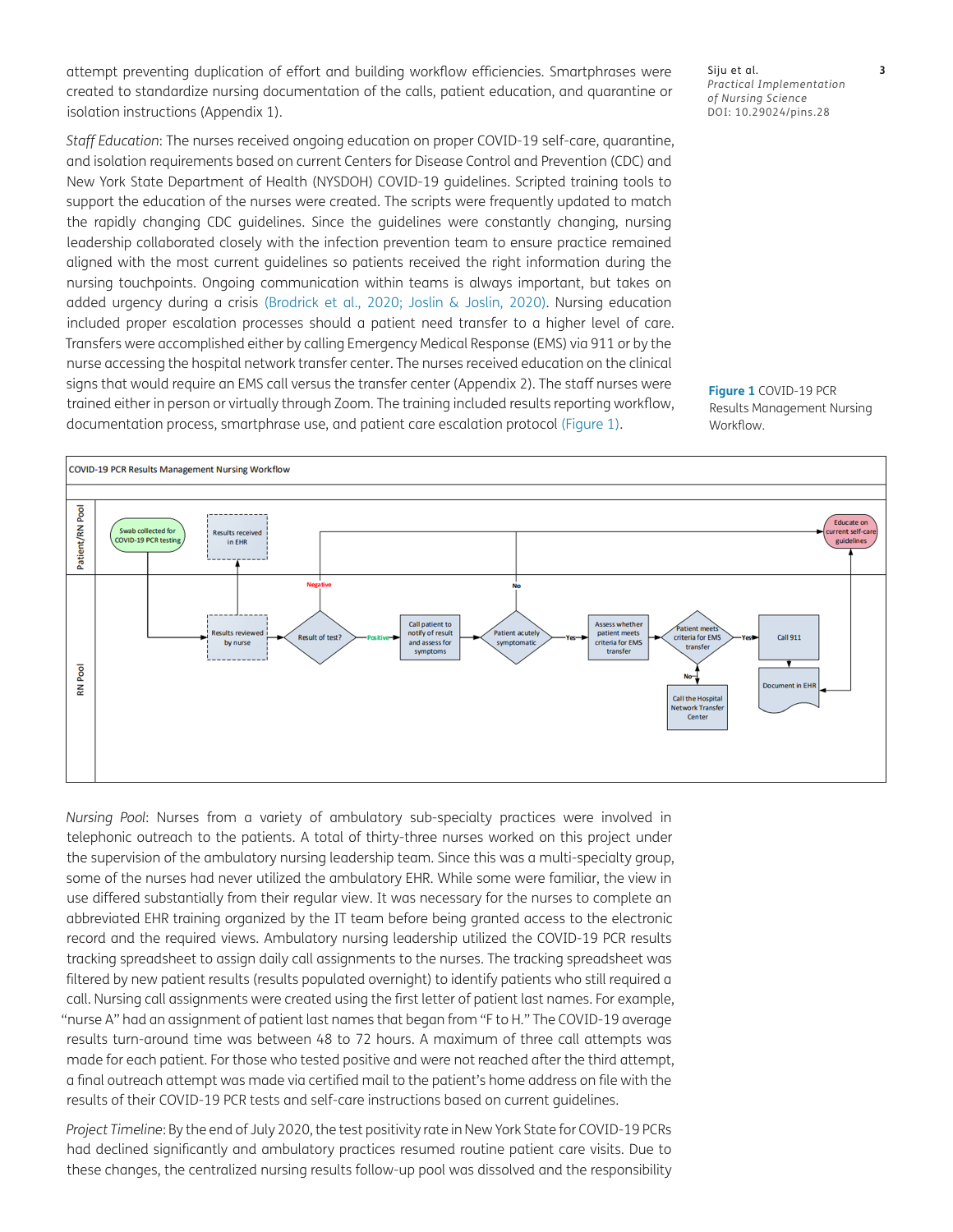to follow-up on COVID-19 PCR results was transitioned back to the teams who ordered the testing. The hospital network maintained the documentation smartphrase that was created in the EHR to facilitate standardization of documentation.

Siju et al. **4** *Practical Implementation of Nursing Science* DOI: 10.29024/pins.28

## **FINDINGS**

This project demonstrated flexibility and resilience of a team of nurses who were dedicated to ensuring that the spread of the COVID-19 virus was curtailed by early communication of COVID-19 PCR results. It also allowed the emergency departments and urgent care centers to focus their time and resources on managing the health of acutely ill patients. The nursing touchpoints with the patients served as an opportunity to stress the need to maintain quarantine and identify patients in need of escalation to a higher level of care. As clinical operations in the ambulatory setting slowly resumed and nurses who had been trained to the process had to return to their primary departments, there was a need to train newly identified nurses to join the COVID-19 PCR results management team. This did not impact operations as most ambulatory care facilities remained closed during the first COVID-19 pandemic surge, leaving an ample pool of nurses to support the project.

## **CHALLENGES**

The project like any other had its set of challenges. The rapid influx of COVID-19 PCR testing created delays with specimen processing in the lab, which in turn created delays in results reporting into the EHR. This fueled delays in nurse-initiated telephonic outreach to the patients to discuss COVID-19 PCR results within 48 to 72 hours of testing. This delay may have led to an increase in patient anxiety and required the nurses to sometimes make multiple calls to the same patient apologizing for the delay and explaining the reason for it in an effort to assuage anxiety and fear. In certain instances, patient contact information in the EHR was inaccurate, so the team spent an ample amount of time trying to identify ways of contacting the patients with their results. Patients that tested in the ambulatory setting were sometimes undomiciled or later admitted to the hospital, making it difficult to contact them. Some of the nurses bore the emotional burden of reaching some patients' family members via phone only to learn that the patient was deceased from COVID-19-related illness. Staff were frequently encouraged to take advantage of available psychosocial resources within the hospital network such as the Employee Assistance Program and Chaplain Services. Creating the nurse call assignments was challenging as nursing leadership needed to ensure an equitable distribution of an ever-mounting volume of new patient results. On a daily basis the nursing team struggled with keeping up with the new patient results while continuing outreach to patients who needed a second or third attempt. The need to train nurses who were unfamiliar with ambulatory EHR was time consuming for IT and nursing leadership who provided ongoing support.

## **CONCLUSION/IMPLICATIONS FOR PRACTICE**

Although the COVID-19 pandemic is unprecedented, participating in this project has better prepared us as a team on how to respond to future pandemics or health crises of this magnitude. Nurses are at the frontline of the response to the COVID-19 pandemic and will most likely be for future health crises. A playbook that documents processes and lessons learned during the height of the pandemic within our hospital network would be invaluable in informing a future response. Lastly, this project and the pandemic as a whole highlighted the value of teamwork and the agility and resilience of our teams.

# **ADDITIONAL FILE**

The additional file for this article can be found as follows:

**• Appendices.** Appendix 1 and 2. DOI: <https://doi.org/10.29024/pins.28.s1>